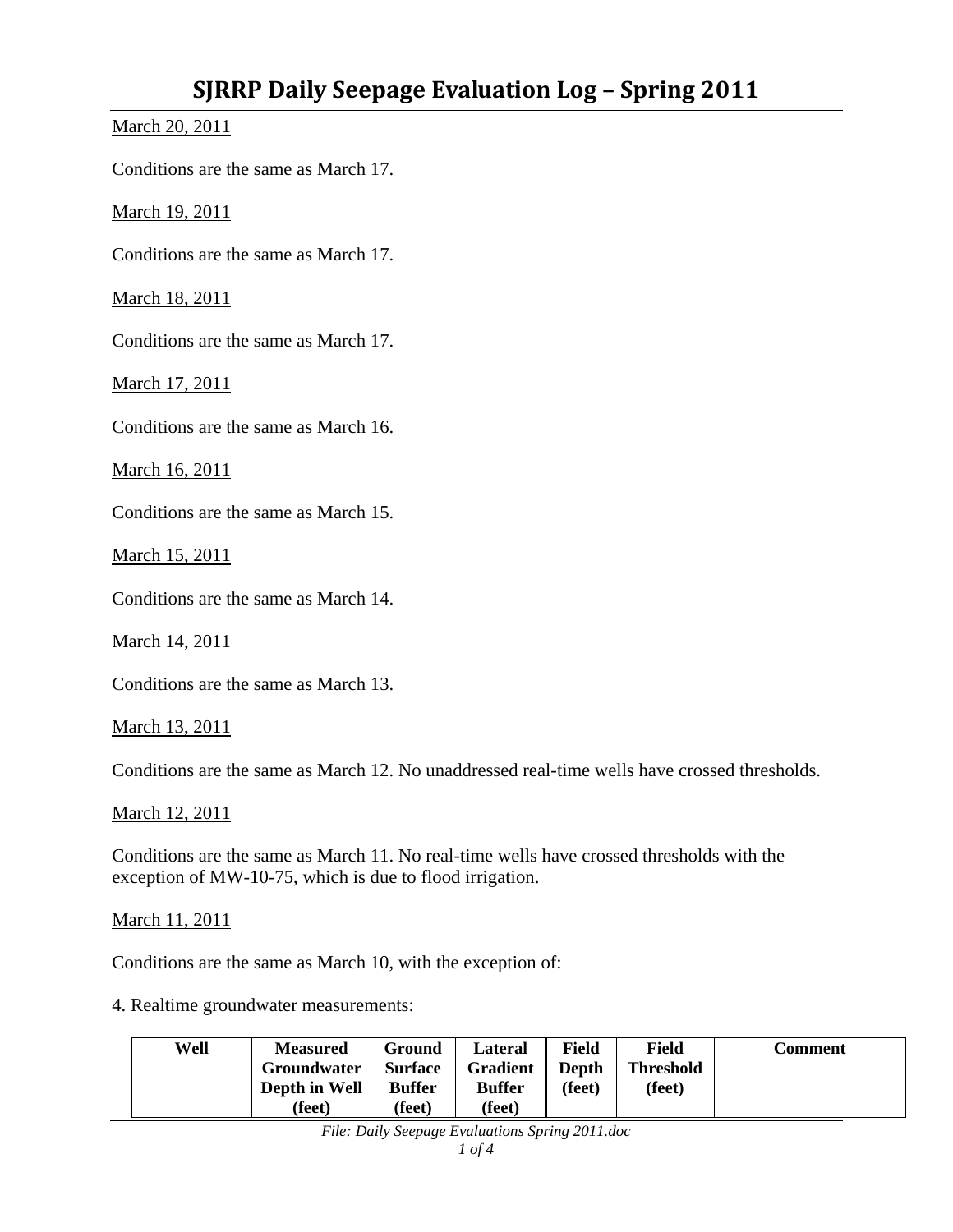# SJRRP Daily Seepage Evaluation

| Well            | <b>Measured</b><br><b>Groundwater</b><br>Depth in Well<br>(feet) | Ground<br><b>Surface</b><br><b>Buffer</b><br>(feet) | Lateral<br><b>Gradient</b><br><b>Buffer</b><br>(feet) | <b>Field</b><br>Depth<br>(feet) | <b>Field</b><br><b>Threshold</b><br>(feet) | <b>Comment</b>              |
|-----------------|------------------------------------------------------------------|-----------------------------------------------------|-------------------------------------------------------|---------------------------------|--------------------------------------------|-----------------------------|
| MW-09-54B       | 14.26                                                            | $-7.9$                                              | $+5.5$                                                | 11.86                           | 10                                         | Acceptable                  |
| PZ-09-R3-7      | 7.86                                                             | $-0.7$                                              | $\Omega$                                              | 7.16                            | 4.5                                        | Acceptable                  |
| <b>MW-10-75</b> | 4.82                                                             | $-0.5$                                              | $\bf{0}$                                              | 4.32                            | 6.3                                        | <b>Groundwater response</b> |
|                 |                                                                  |                                                     |                                                       |                                 |                                            | to flood irrigation         |
| MW-10-89        | 10.60                                                            | $-3.4$                                              | $\Omega$                                              | 7.20                            | 3.8                                        | Acceptable                  |
| MW-10-92        | 6.67                                                             | $-2.6$                                              | $\Omega$                                              | 4.07                            | 4.0                                        | Acceptable                  |

#### March 10, 2011

Conditions are the same as March 9, with the exception of:

4. Realtime groundwater measurements:

| Well            | <b>Measured</b><br><b>Groundwater</b><br>Depth in Well<br>(feet) | Ground<br><b>Surface</b><br><b>Buffer</b><br>(feet) | <b>Lateral</b><br><b>Gradient</b><br><b>Buffer</b><br>(feet) | Field<br>Depth<br>(feet) | Field<br><b>Threshold</b><br>(feet) | Comment                                            |
|-----------------|------------------------------------------------------------------|-----------------------------------------------------|--------------------------------------------------------------|--------------------------|-------------------------------------|----------------------------------------------------|
| MW-09-54B       | 14.66                                                            | $-7.9$                                              | $+5.5$                                                       | 12.26                    | 10                                  | Acceptable                                         |
| PZ-09-R3-7      | 7.7                                                              | $-0.7$                                              | 0                                                            |                          | 4.5                                 | Acceptable                                         |
| <b>MW-10-75</b> | 4.7                                                              | $-0.5$                                              | $\mathbf{0}$                                                 | 4.2                      | 6.3                                 | <b>Groundwater response</b><br>to flood irrigation |
| MW-10-89        | 10.57                                                            | $-3.4$                                              | $\Omega$                                                     | 7.17                     | 3.8                                 | Acceptable                                         |
| MW-10-92        | 6.6                                                              | $-2.6$                                              |                                                              | 4.0                      | 4.0                                 | Has tile drain                                     |

March 9, 2011

Conditions are the same as March 8.

Flow released from Friant Dam: 700 cfs Interim Flow below Mendota Pool: 0 cfs

#### 3. Seepage Hotline Calls

| Well            | <b>Measured</b>    | Ground         | Lateral         | Field  | Field            | <b>Comment</b>             |
|-----------------|--------------------|----------------|-----------------|--------|------------------|----------------------------|
|                 | <b>Groundwater</b> | <b>Surface</b> | <b>Gradient</b> | Depth  | <b>Threshold</b> |                            |
|                 | Depth in Well      | <b>Buffer</b>  | <b>Buffer</b>   | (feet) | (feet)           |                            |
|                 | (feet)             | (feet)         | (feet)          |        |                  |                            |
| <b>MW-10-75</b> | 4.66               | $-0.5$         | $\mathbf{0}$    | 4.16   | 6.3              | Site Visit underway,       |
|                 |                    |                |                 |        |                  | likely flood irrigation.   |
|                 |                    |                |                 |        |                  | <b>Flows below Mendota</b> |
|                 |                    |                |                 |        |                  | Pool at 0 cfs until        |
|                 |                    |                |                 |        |                  | confirmed.                 |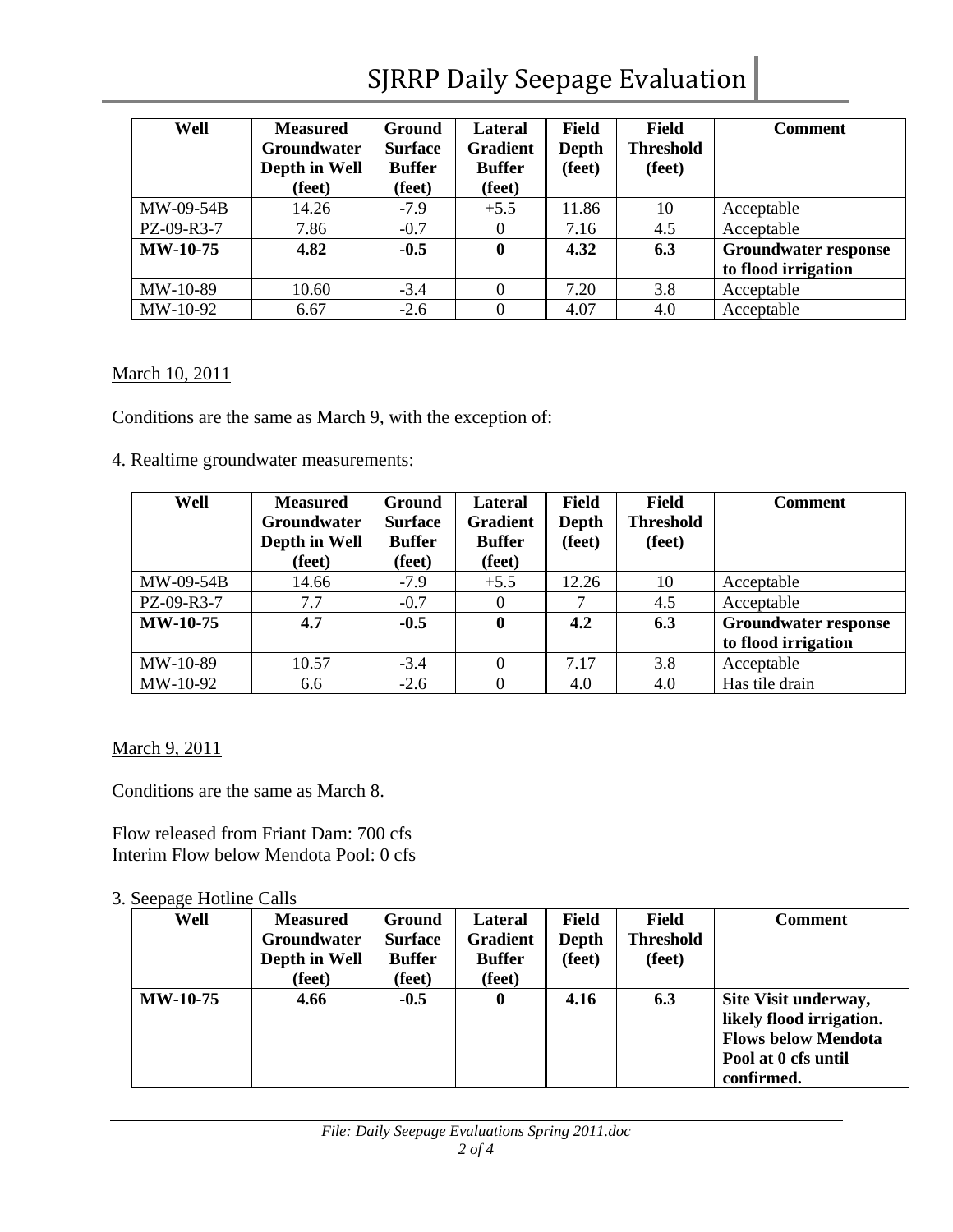| Well            | <b>Measured</b> | <b>Ground</b>  | Lateral          | <b>Field</b> | <b>Field</b>     | <b>Comment</b>          |
|-----------------|-----------------|----------------|------------------|--------------|------------------|-------------------------|
|                 | Groundwater     | <b>Surface</b> | <b>Gradient</b>  | <b>Depth</b> | <b>Threshold</b> |                         |
|                 | Depth in Well   | <b>Buffer</b>  | <b>Buffer</b>    | (feet)       | (feet)           |                         |
|                 | (feet)          | (feet)         | (feet)           |              |                  |                         |
| MW-09-47        | 8.48            | $-3.5$         | $+3.3$           | 8.28         | $\overline{7}$   | Acceptable              |
| MW-09-49B       | 6.15            | $-1.7$         | $+2.4$           | 6.85         | 4.5              | Acceptable              |
| MW-09-54B       | 15.06           | $-7.9$         | $+5.5$           | 12.66        | 10               | Acceptable              |
| MW-09-55B       | 9.21            | $-3.7$         | $+3$             | 8.51         | $\overline{7}$   | Acceptable              |
| PZ-09-R2B-1     | 5.2             | $-1.3$         | $\overline{0}$   | 3.9          | 5.0              | License agreement       |
|                 |                 |                |                  |              |                  | pending                 |
| PZ-09-R2B-2     | 11.55           | $-3.9$         | $\boldsymbol{0}$ | 7.6          | 4.5              | Acceptable              |
| PZ-09-R3-5      | 10.08           | $-1.2$         | $\boldsymbol{0}$ | 8.88         | 5.0              | Acceptable              |
| PZ-09-R3-6      | 9.12            | $-1.5$         | $\boldsymbol{0}$ | 7.62         | 5.0              | Acceptable              |
| PZ-09-R3-7      | 7.39            | $-0.7$         | $\boldsymbol{0}$ | 6.69         | 4.5              | Acceptable              |
| <b>MW-10-75</b> | 4.66            | $-0.5$         | $\boldsymbol{0}$ | 4.16         | 6.3              | Site Visit underway,    |
|                 |                 |                |                  |              |                  | likely flood irrigation |
| MW-10-87B       | Dry             | $-1.9$         | $\overline{0}$   | $\equiv$     | 4.2              | Acceptable              |
| MW-10-89        | 10.51           | $-3.4$         | $\overline{0}$   | 7.11         | 3.8              | Acceptable              |
| MW-10-92        | 6.56            | $-2.6$         | $\boldsymbol{0}$ | 3.96         | 4.0              | Has tile drain          |
| MW-10-90        | 2.84            | $-4.7$         | $\overline{0}$   | $-1.86$      | 7.0              | 50 cfs limit past Sack  |
|                 |                 |                |                  |              |                  | Dam for drainage        |
| MW-10-94        | 4.19            | $\overline{0}$ | $\overline{0}$   | 4.19         | 7.0              | 50 cfs limit past Sack  |
|                 |                 |                |                  |              |                  | Dam for drainage        |
| MW-10-95        | 3.76            | $-2.2$         | $\mathbf{0}$     | 1.56         | 5.0              | 50 cfs limit past Sack  |
|                 |                 |                |                  |              |                  | Dam for drainage        |

4 and 5. Groundwater Measurements:

### March 8, 2011

Conditions are the same as March 7, 2011 with the exception of:

5. Table 1 – Priority Well Weekly Groundwater Measurements

| Well     | <b>Measured</b><br><b>Groundwater</b><br>Depth in<br>Well<br>(feet) | Ground<br><b>Surface</b><br><b>Buffer</b><br>(feet) | Lateral<br><b>Gradient</b><br><b>Buffer</b><br>(feet) | <b>Field</b><br>Depth<br>(feet) | <b>Field</b><br><b>Threshold</b><br>(feet) | <b>Comment</b>         |
|----------|---------------------------------------------------------------------|-----------------------------------------------------|-------------------------------------------------------|---------------------------------|--------------------------------------------|------------------------|
| PZ-09-   | 5.2                                                                 | $-1.3$                                              |                                                       | 3.9                             | 5.0                                        | License agreement      |
| $R2B-1$  |                                                                     |                                                     |                                                       |                                 |                                            | pending                |
| $MW-10-$ | 2.84                                                                | $-4.7$                                              |                                                       | $-1.86$                         | 7.0                                        | 50 cfs limit past Sack |
| 90       |                                                                     |                                                     |                                                       |                                 |                                            | Dam for drainage       |
| $MW-10-$ | 4.19                                                                | $\overline{0}$                                      |                                                       | 4.19                            | 7.0                                        | 50 cfs limit past Sack |
| 94       |                                                                     |                                                     |                                                       |                                 |                                            | Dam for drainage       |